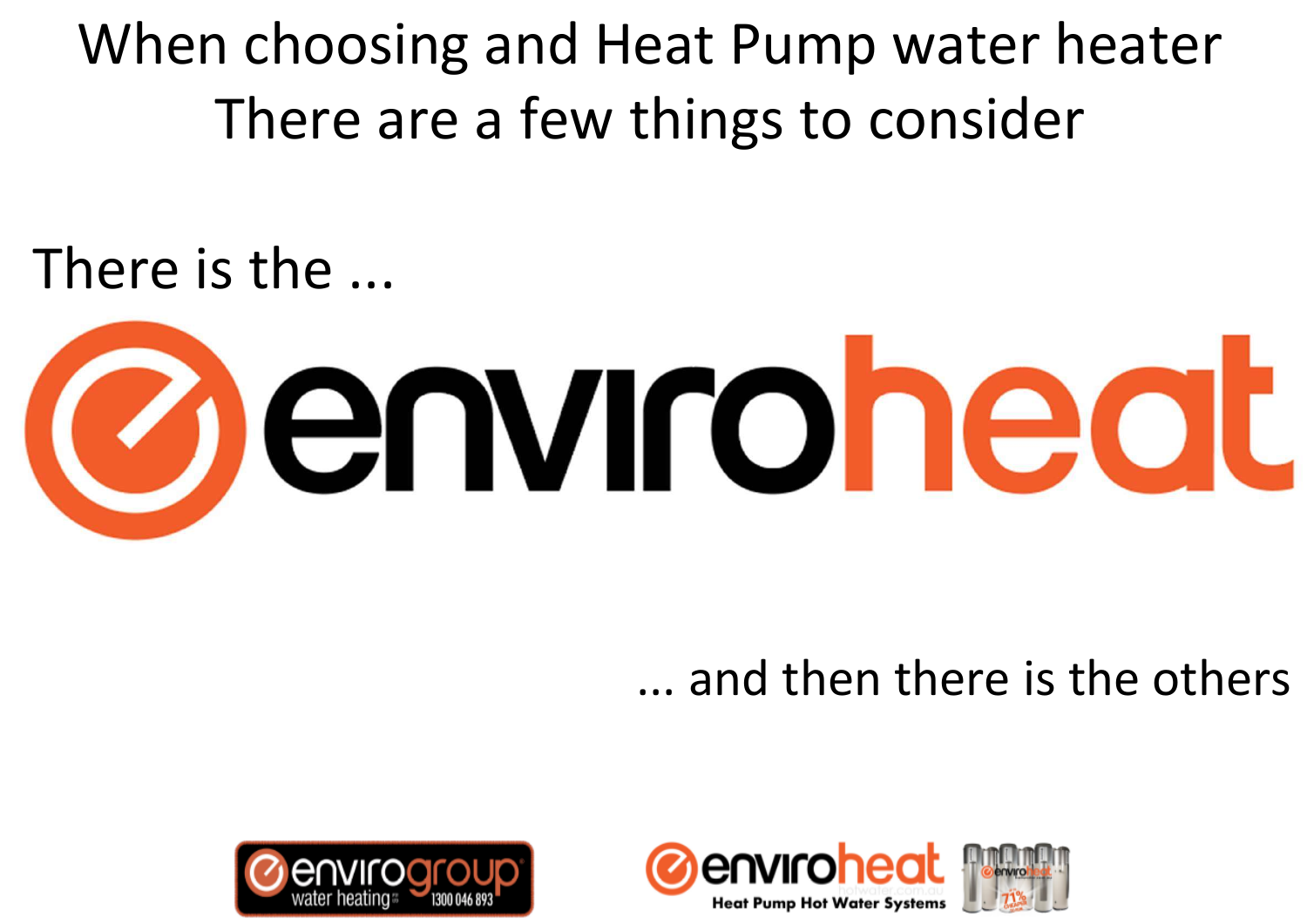

## Why **@enviroheat**?

Cost effective – after the financial benefit of STC's, cheaper than an electrical storage hot water system.

Low Noise – very low noise level, at 46 Decibels, the quietest Monobloc on the Australian market.

Micro Channel condenser – larger contact area improves heat transfer by 31%

High Efficiency – 71% cheaper to run than a conventional water heater.

Active Defrost System – will never turn into a block of ice in low ambient temperatures. Operates down to -7°C using no element.

One Shot Boost – the element and heat pump work in unison for fast heat up, then reverts to ECO mode.

Vacation Mode – one button puts the unit to sleep when on vacation. Set a timer to turn the unit on a day before you return.

Timer Function – can be programmed to turn on and off to maximize solar power use. Second timer can give a short boost to ensure a plentiful hot water supply in the morning.



The Enviroheat heat pump is produced for us by the world's largest appliance manufacturer, Haier owners of brands such as Fisher and Paykel and General Electric (GE Appliances) the system was initially introduced into Europe over a decade ago and has proven durable and very reliable performer even in temperatures as low as -7°C.

### **Enviroheat is proudly a 100% Australian owned company**



LOW<br>NOISE

**MICRO** CHANNEL m HIGH

ANTI<br>FREEZE

SMART **BOOST** 

 $D/||$ SMART **VACATION** 

> $\omega$ ECO<br>POWER



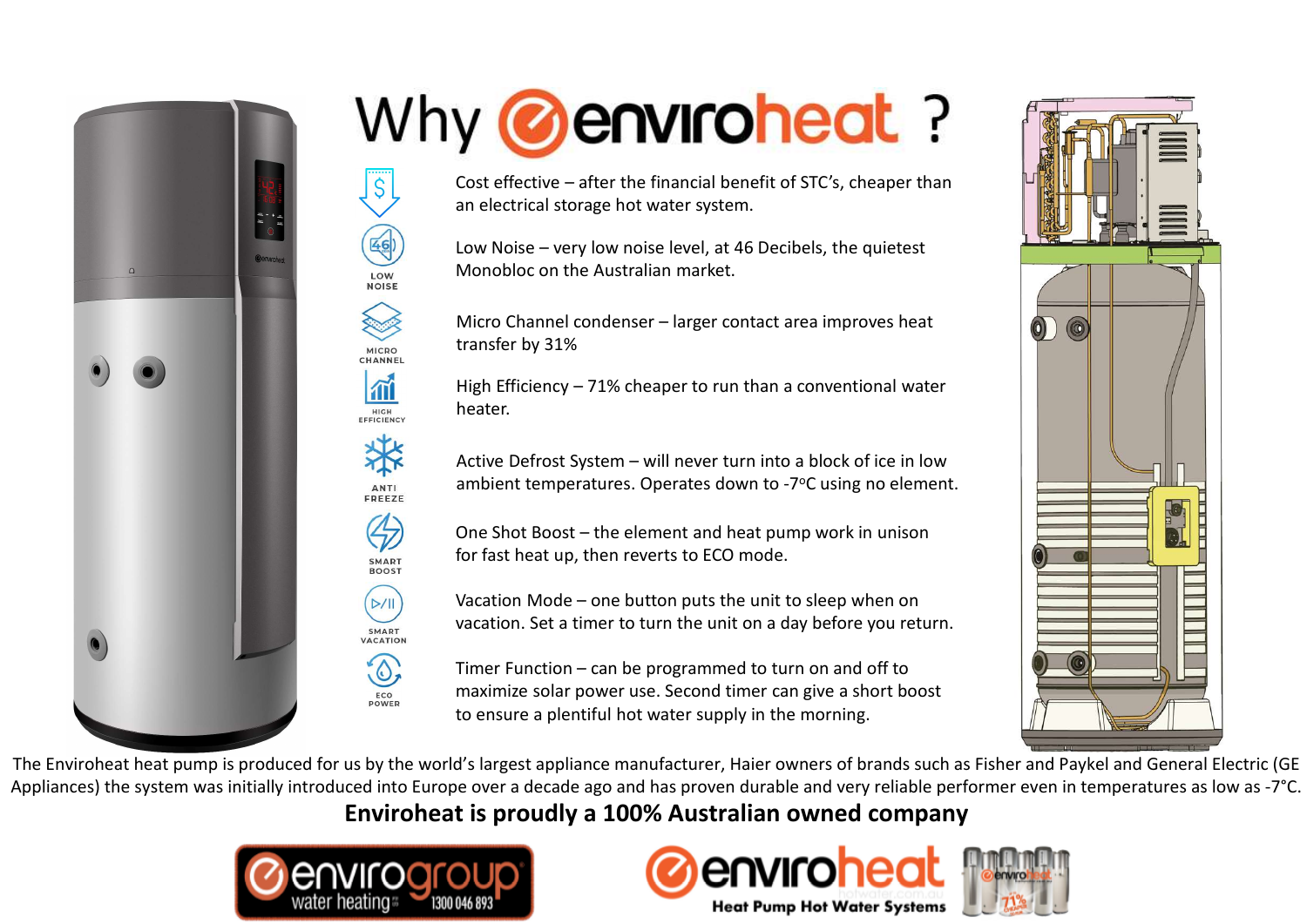

Oitardur,

 $\left( 0\right)$ 

### **@enviroheat #**

### Casing

The Quantum system casing is formed from punched thin gauge steel sheet and is susceptible to denting during installation unlike the Enviroheat which is formed from thicker powder-coated galvanized steel. The Enviroheat plastic components are made from UV resistant painted plastic that have undergone accelerated UV resistance testing.

### Tank

The Quantum system utilizes a single anode which has some issues in hard water areas. The Enviroheat has 2 anodes as standard which doubles the time between anode changes. Quantum has a 200ltr and 270ltr system, Enviroheat has a 200ltr and 250ltr system.

### Refrigeration system

The Quantum system does not have a reversing valve which is used for active defrosting of the evaporator coil in low ambient temperatures and will have issues with icing up. The Enviroheat system has a reversing valve and will operate down to -7°C. The Quantum system uses a mechanical refrigerant expansion device which has limited responsiveness to load changes. The Enviroheat uses an electronic expansion device controlled by the control system, this improves performance and efficiency. The Quantum system uses a copper coil wrapped around the tank which has poor surface contact which limits heat transfer. The Enviroheat uses a micro channel heat exchanger made from a titanium alloy which improves efficiency of heat transfer by 31%. Casing<br>The Quantum system casing is formed from punched thin gauge steel sheet and is susceptible the Constructon<br>the Enviroheat which is formed from thicker powder-coated galvanized steel. The Enviroheat plit<br>UV resistant Une Quantum system casing is formed from punched thin gauge steel sheet and is susceptible to the Enviroheat which is formed from thicker powder-coated galvanized steel. The Enviroheat plas UV resistant painted plastic tha

### Installation and Operation

The air crossflow design of the Quantum necessitates a large clearance from side walls to stop short cycling of air. The top discharge airflow design of the Enviroheat allows the system to be installed with minimal clearance on both sides and back.

### Warranty

### Availability

Quantum is rumoured to be unavailable once stocks are exhausted from Tradelink. Enviroheat is available nationally through dealer network.

### Cost and Rebates

Quantum's wholesale value is significantly above Enviroheat. In zone 3, Quantum has an average of 27.5 STC's across the range compared to 29 STC's for the Enviroheat range.







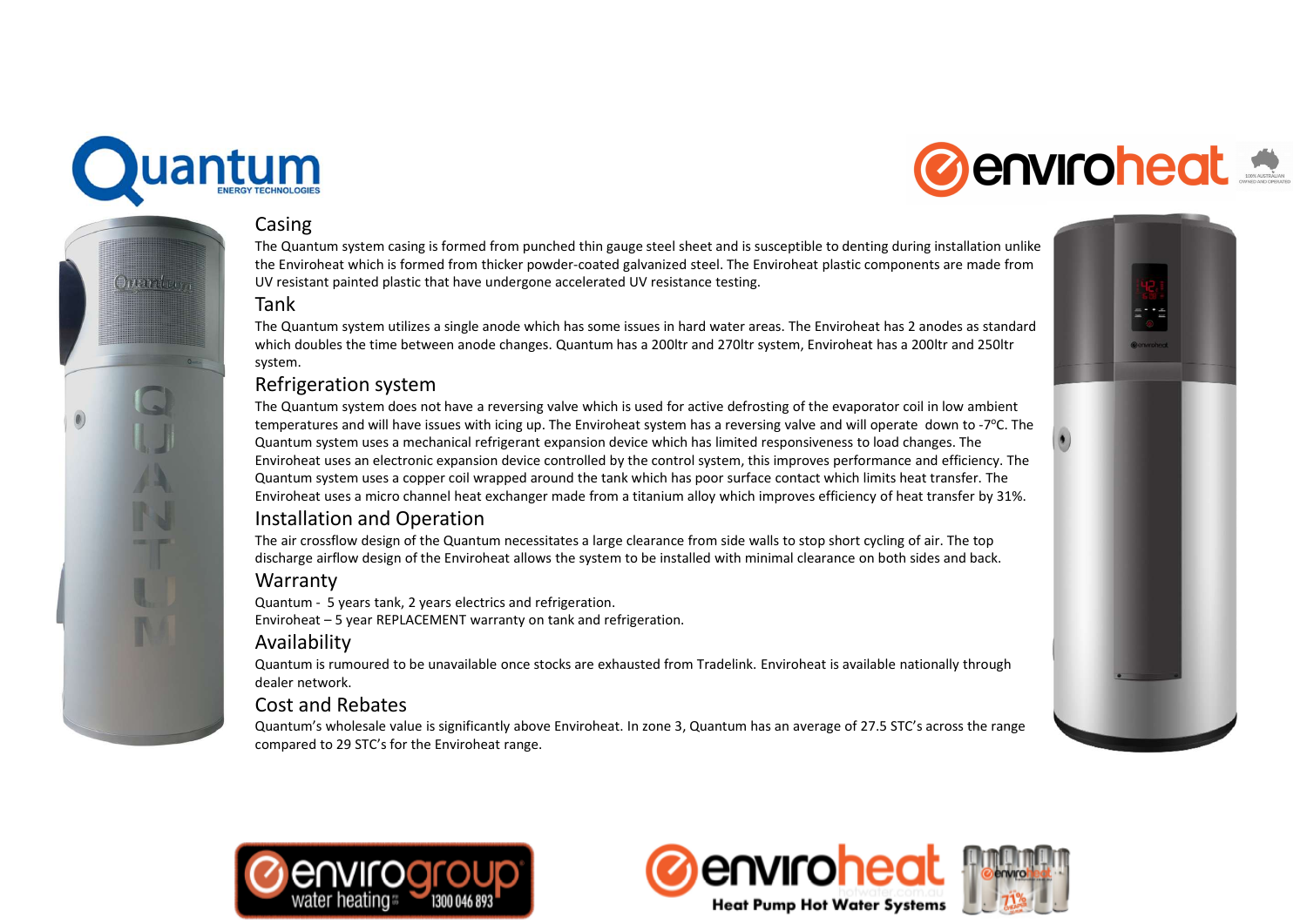

### **@enviroheat 4**

### Casing

The top section of the Evo Heat system casing is vacuum formed plastic with no UV coating which tends to suffer from chalking and ultimate failure due to sun damage. The plastic components are made from UV resistant painted plastic that have undergone accelerated UV resistance testing.

#### Tank

The Evo Heat system utilizes a single anode which has some issues in hard water areas. The Enviroheat has 2 anodes as standard which doubles the time between anode changes. Evo Heat only has a 270ltr system, Enviroheat has a 200ltr and 250ltr system.

#### Refrigeration system

The Evo Heat system uses a copper coil wrapped around the tank which has poor surface contact which limits heat transfer. The Enviroheat uses a micro channel heat exchanger made from a titanium alloy which improves efficiency of heat transfer by 31%. The Evo Heat system uses a mechanical refrigerant expansion device which has limited responsiveness to load changes. The Enviroheat uses an electronic expansion device controlled by the control system, this improves performance and efficiency.

### Installation and Operation

The air crossflow design of the Evo Heat necessitates a large clearance from side walls to stop short cycling of air. The top discharge airflow design of the Enviroheat allows the system to be installed with minimal clearance on both sides and back.

### Warranty

Evo Heat - 5 years tank, 2 years electrics and refrigeration. Enviroheat – 5 year REPLACEMENT warranty on tank and refrigeration.

### Availability

Evo Heat has good distribution through The Evo Heat, iStore and Phinx. Enviroheat is available nationally through dealer network.

### Cost and Rebates

Evo Heat's wholesale value is significantly higher than Enviroheat. In zone 3, Evo Heat has an average of 27.5 STC's across the range compared to 29 STC's for the Enviroheat range.







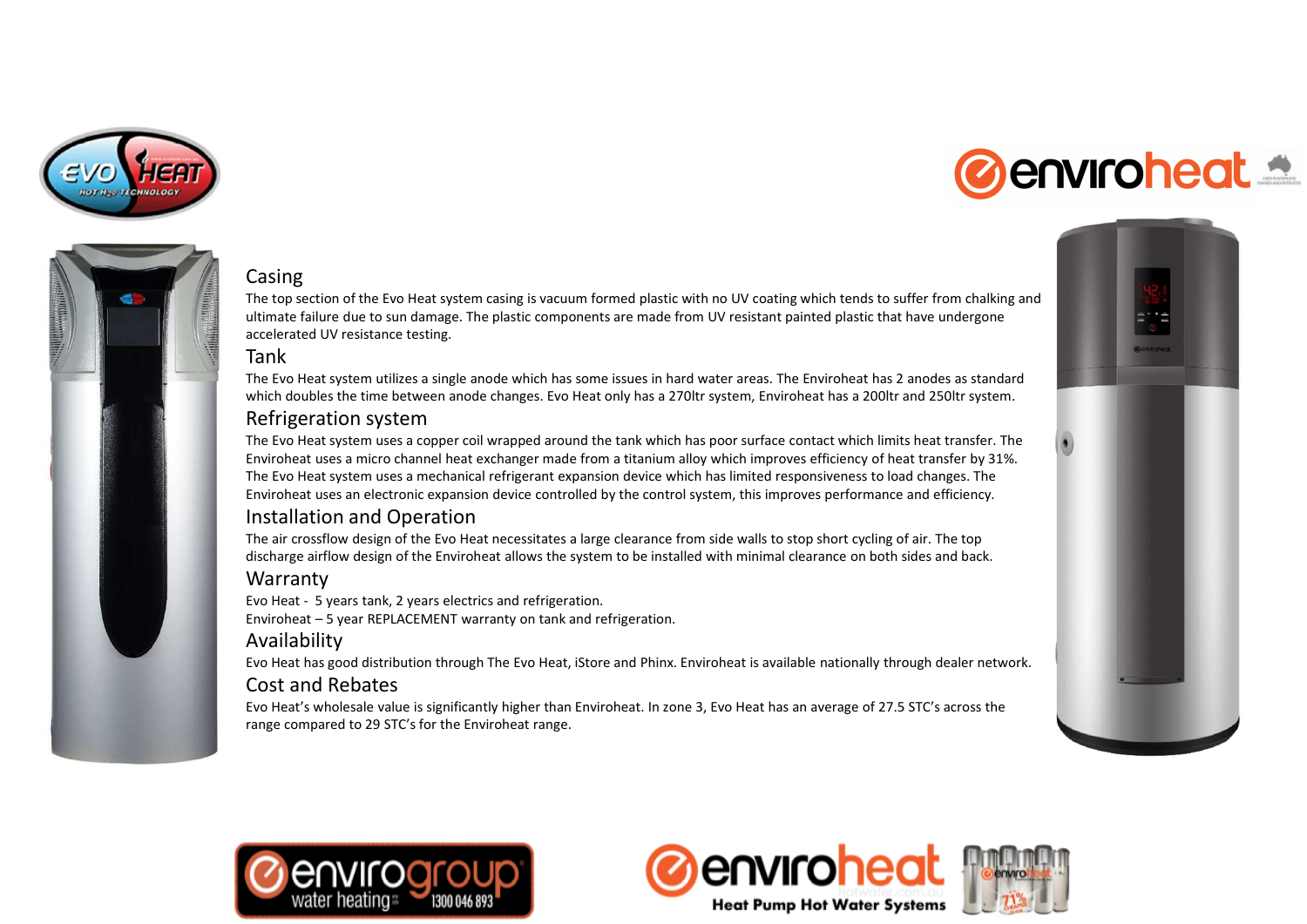

Technik zum Wohlfühlen

### **@enviroheat =**



#### Casing

The Stiebel system casing is formed from punched thin gauge steel sheet and is susceptible to denting during installation unlike the Enviroheat which is formed from thicker powder-coated galvanized steel. The Enviroheat plastic components are made from UV resistant painted plastic that have undergone accelerated UV resistance testing.

#### Tank

The Stiebel system utilizes a single anode which has some issues in hard water areas. The Enviroheat has 2 anodes as standard which doubles the time between anode changes. Stiebel only has a 300ltr system, Enviroheat has a 200ltr and 250ltr system.

### Refrigeration system

The Stiebel system uses a copper coil wrapped around the tank which has poor surface contact which limits heat transfer. The Enviroheat uses a micro channel heat exchanger made from a titanium alloy which improves efficiency of heat transfer by 31%. The Stiebel system uses a mechanical refrigerant expansion device which has limited responsiveness to load changes. The Stiebel system does not come standard with a timer function or auxiliary element, the Enviroheat comes standard with these features.

### Installation and Operation

The air crossflow design of the Stiebel necessitates a large clearance from side walls to stop short cycling of air. The top discharge airflow design of the Enviroheat allows the system to be installed with minimal clearance on both sides and back.

### Warranty

Stiebel - 5 years tank, 2 years electrics and refrigeration. Enviroheat – 5 year full REPLACEMENT warranty on tank and refrigeration.

### Availability

Stiebel has good distribution through plumbing merchants. Enviroheat is available nationally through dealer network.

### Cost and Rebates

Stiebel's wholesale value is significantly higher than Enviroheat. In zone 3, Stiebel has an average of 28 STC's across the range compared to 29 STC's for the Enviroheat range.

### Ownership

Stiebel Eltron is foreign owned **Enviroheat is 100% Australian owned**